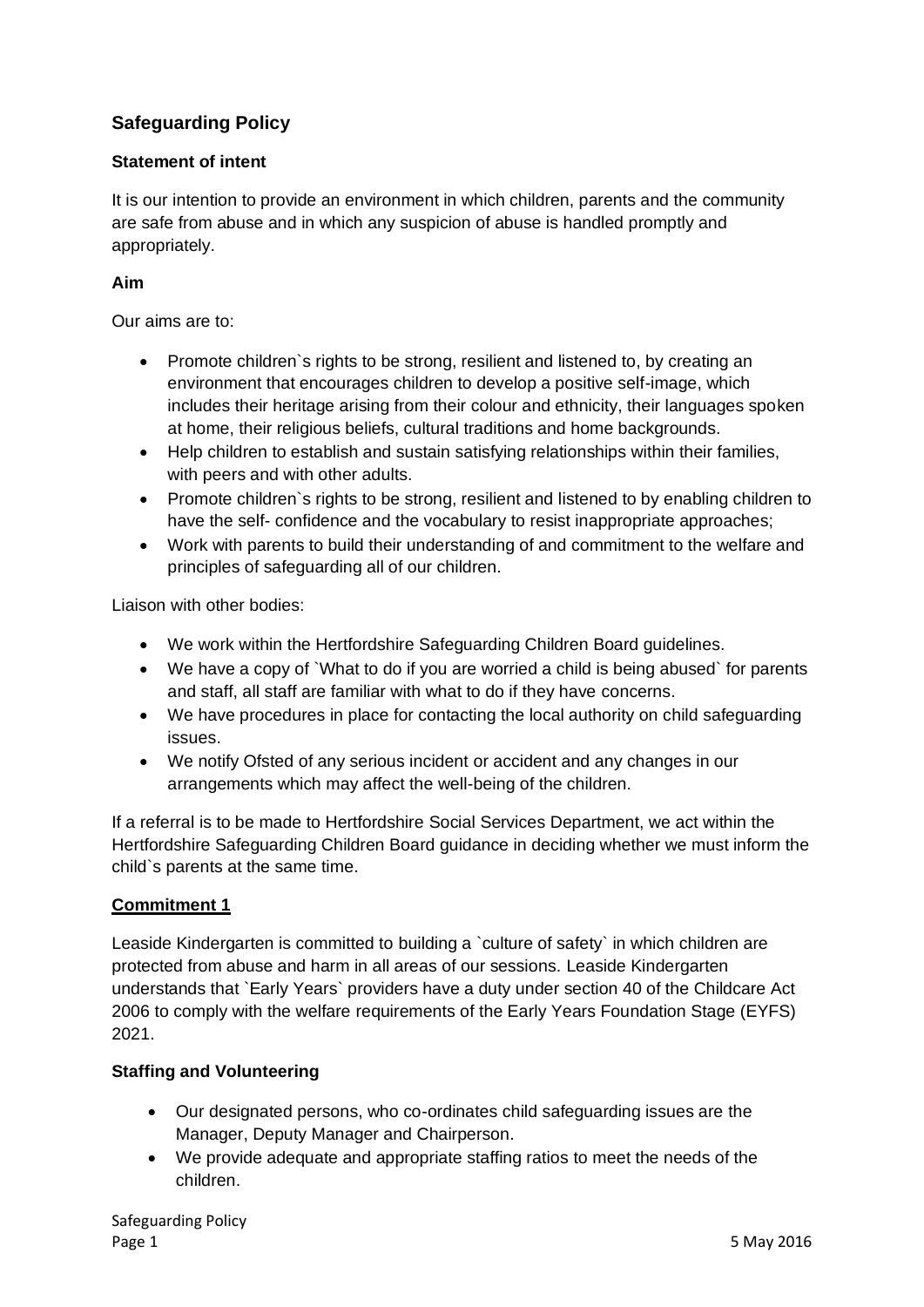- Applicants for posts within Leaside Kindergarten are clearly informed that the positions are exempt from the Rehabilitation of Offenders Act 1974.
- Candidates are informed of the need to carry out `enhanced disclosure` checks with The Disclosure and Barring System before posts can be confirmed.
- We interview all staff prior to appointments, asking for at least two references and following up such references.
- We ensure that all adults in the setting are adequately trained in the recognition of symptoms of physical, neglect, emotional and sexual abuse.
- Where candidates are rejected because of information that has been disclosed, applicants have the right to know and challenge incorrect information.
- We ensure that children are under constant supervision at Leaside Kindergarten.
- We abide by Ofsted requirements in respect of references and barring and disclosure, checks for staff and volunteers, to ensure that no disqualified person or unsuitable person works at the setting or has access to children.
- Volunteers do not work unattended.
- We abide by the protect part of the Children`s Act requirements in respect of any person who is dismissed from our employment, or resigns in circumstances that would otherwise lead to dismissal for reasons of child safeguarding concerns.
- We have procedures for recording the visitors in our setting.
- The Kindergarten has a mobile phone on a Pay As You Go basis which does not have a camera, it is just a telephone.
- The Kindergarten's mobile phone will be available whilst children are in the garden or out on Kindergarten trips.
- We take security steps to ensure that we have control over who comes into our setting, so that no unauthorised person has unsupervised access to the children.
- We ensure that our E-Safety Policy is adhered too and use of mobile phones in the children's areas on the setting's premises by parents, visitors or staff will be challenged.
- Employees are expected to know the standard of conduct or work performance expected of them. Employees will be provided with a management statement of a case prior to any disciplinary meeting and will be allowed to respond to any alleged fault or failing at the meeting. For minor or isolated infringements of rules or expected behaviour, the leader and supervisors should give employees informal advice, coaching and counselling as part of their supervisory duties. Where an employee's conduct or performance fails to improve as a result of advice, coaching or counselling, or where the offence is more serious, then the disciplinary procedure will be applied except in cases or gross misconduct, no employees will be dismissed for a first offence.

# **Commitment 2**

Leaside Kindergarten are committed to responding promptly and appropriately in all incidents or concerns of abuse that may occur, and to work with statutory agencies in accordance with the procedures in `Working together to safeguard children 2013'.

# **Responding to suspicions of abuse**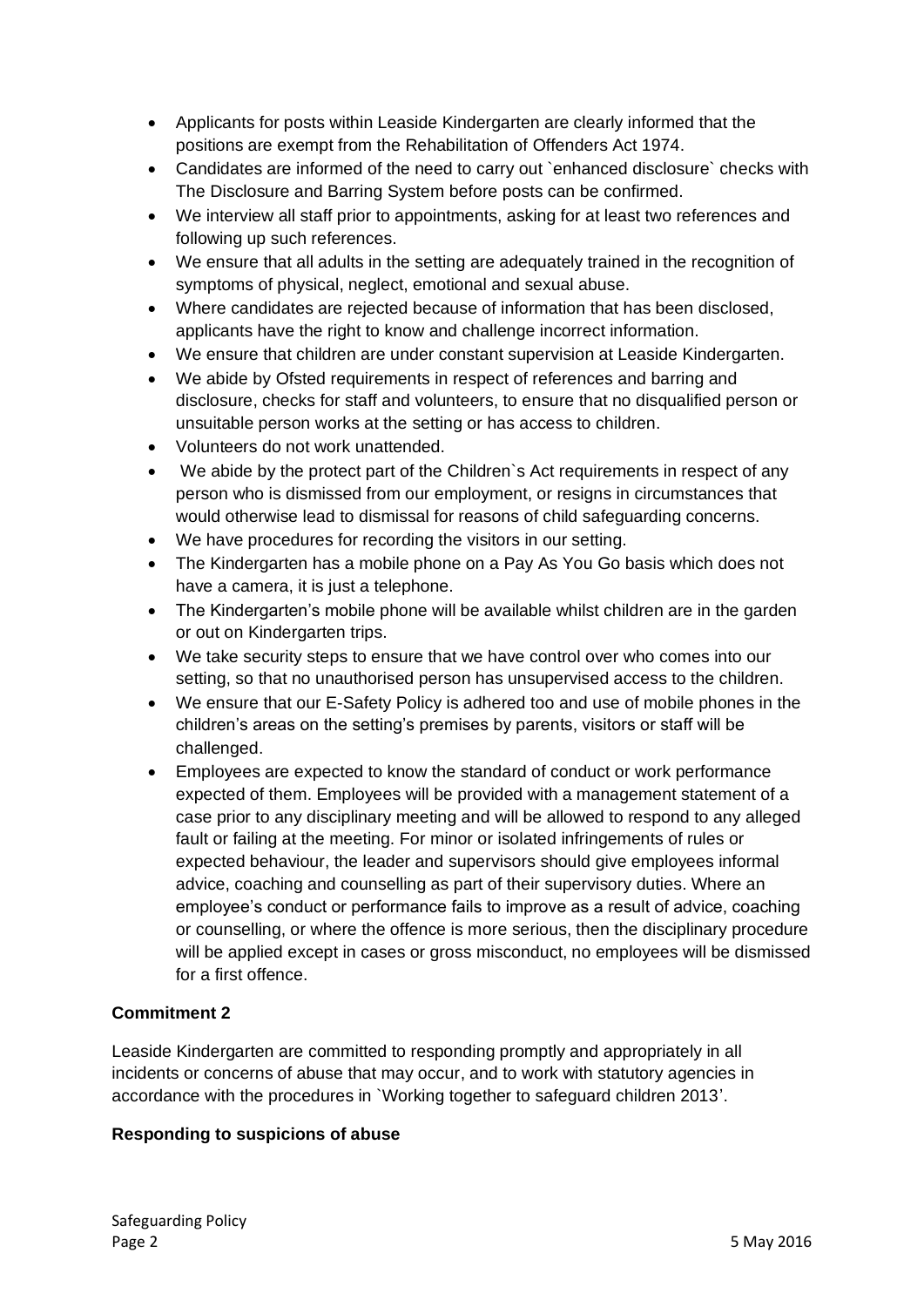- We acknowledge that abuse of children can take different forms. Physical, emotional, neglect as well as sexual.
- When children are suffering from physical, sexual or emotional abuse, or may be experiencing neglect, this may be demonstrated through the things they say (direct or indirect disclosure) or through changes in appearance, their behaviour, or play.
- Where such evidence is apparent, the child`s key worker makes a dated record in the Incident book of the details of the concern and discusses what to do with the child safeguarding designated person.
- Care is taken not to influence the outcome either through the way they speak to the children or by asking questions.

Parents will be the first point of reference, although suspicions will also be referred as appropriate to the local safeguarding board. All such investigations will be kept confidential.

# **Commitment 3**

Leaside Kindergarten is committed to promoting awareness of child abuse issues throughout its staff training. It is also committed to empowering young children, through EYFS 2015 to promote their right to be strong, resilient and listened to.

### **Training**

• We seek training opportunities to all adults involved with the setting to ensure that they are able to recognise the signs and symptoms of possible physical, emotional, neglect and sexual abuse.

We ensure all staff are aware of the procedures for reporting and reporting concerns in our setting.

# **Planning**

The layout of the activity rooms allows for constant supervision. We avoid children being left alone with staff in a one to one situation without being visible or informing others.

#### **Curriculum**

We create within our setting a culture of value and respect for individuals. We introduce key elements of safeguarding into our plans to promote the personal, social and emotional development of all children, so that they may grow to be `strong, resilient and listened to`. We ensure that this is done in a way to meet each child's stage of development.

#### **Disclosures**

What should a member of staff do if a child discloses information?

- Offer reassurance to the child;
- Listen to the child.
- Give reassurance that he or she will take action.

The member of staff does not ask questions or make promises.

#### **Recording suspicions of abuse or disclosures**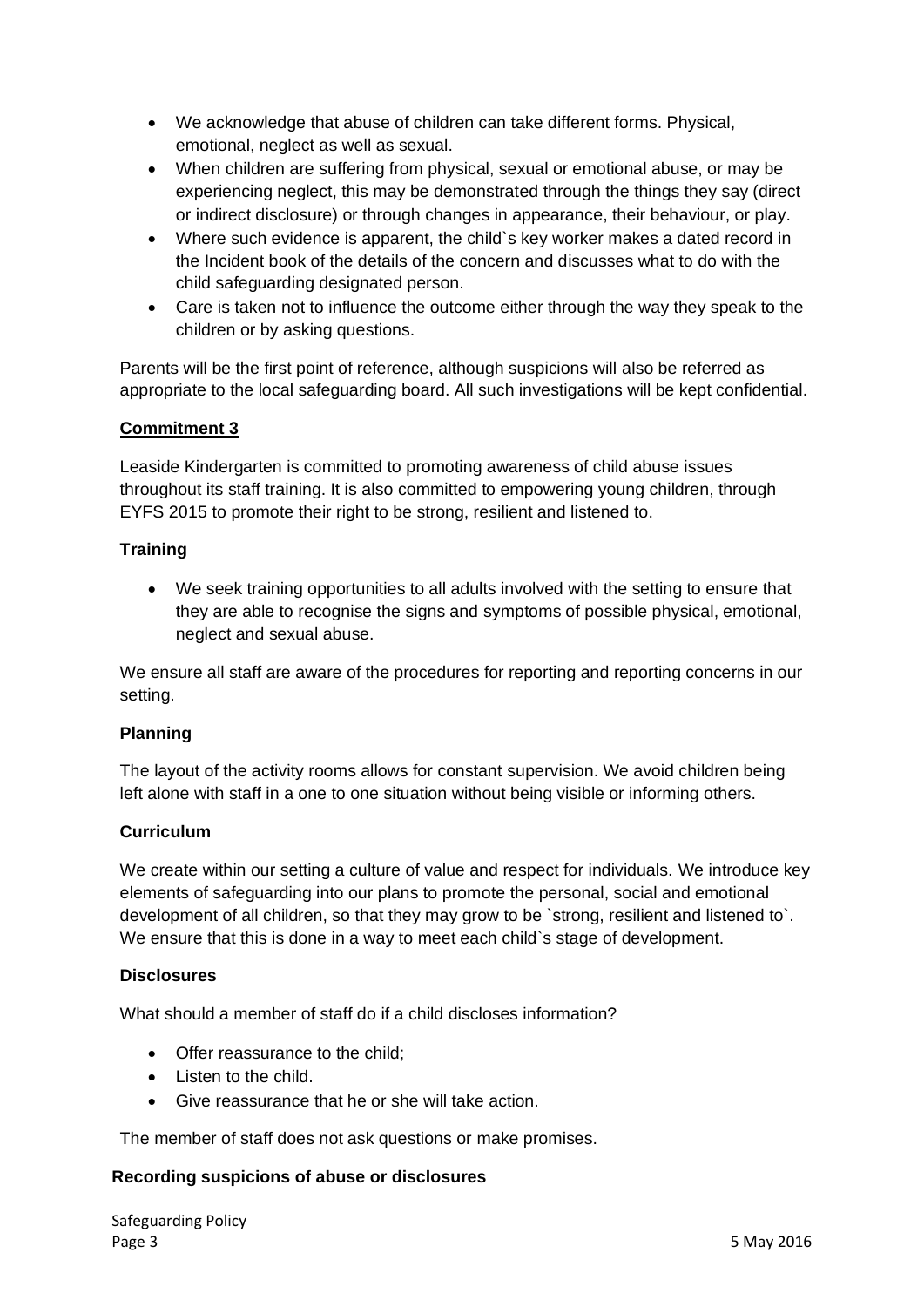A record of the following details must be completed:

- The child`s name.
- The child`s address.
- The age of the child.
- The date and time of the observation or the disclosure.
- An objective record of the observation or disclosure.
- The child`s exact spoken words.
- The name of the person whom the concern was reported, with date and time.
- The names of anyone else present at the time.

These records are kept in the incident book within the safeguarding file.

### **Informing the parents**

- Parents are normally the first point of contact.
- If a suspicion of abuse is recorded, parents are informed at the same time as the report is made, except where guidance of the `Hertfordshire Safeguarding Children Board` does not allow this. In such cases Leaside Kindergarten will maintain ongoing contact with the authority, facilitating appropriate action in an emergency.

This will usually be the case where the parent is the alleged abuser. In this case the outside investigating agency will inform the parents.

# **Confidentiality**

All suspicions and investigations are kept confidential and shared only with those who need to know. Any information is shared under the guidance of the `Local Safeguarding Children Board`.

# **Support for families**

- Leaside Kindergarten believes in building trusting and supportive relationships with families, staff and volunteers in the group.
- We make clear to parents our role and responsibilities in relation to safeguarding children, such as reporting concerns, providing information, monitoring of the child, and liaising at all times with the `Local Safeguarding Children Board`
- Leaside Kindergarten continues to welcome the child and family whilst investigations are being made in relation to any alleged abuse.
- We will follow the `Local Safeguarding Children Board` guidance in relation to our roles and tasks in supporting the child and the family, subsequent to any investigation.
- Confidential records kept on a child are shared with the child`s parent`s or those who have parental responsibility for the child in accordance with the guidelines and only if appropriate under the `Hertfordshire Safeguarding Children Board`.

Ofsted requires all Early Years settings to promote a intolerance to the practice of FGM (Female Genital Mutilation). As such, staff have an understanding and awareness of this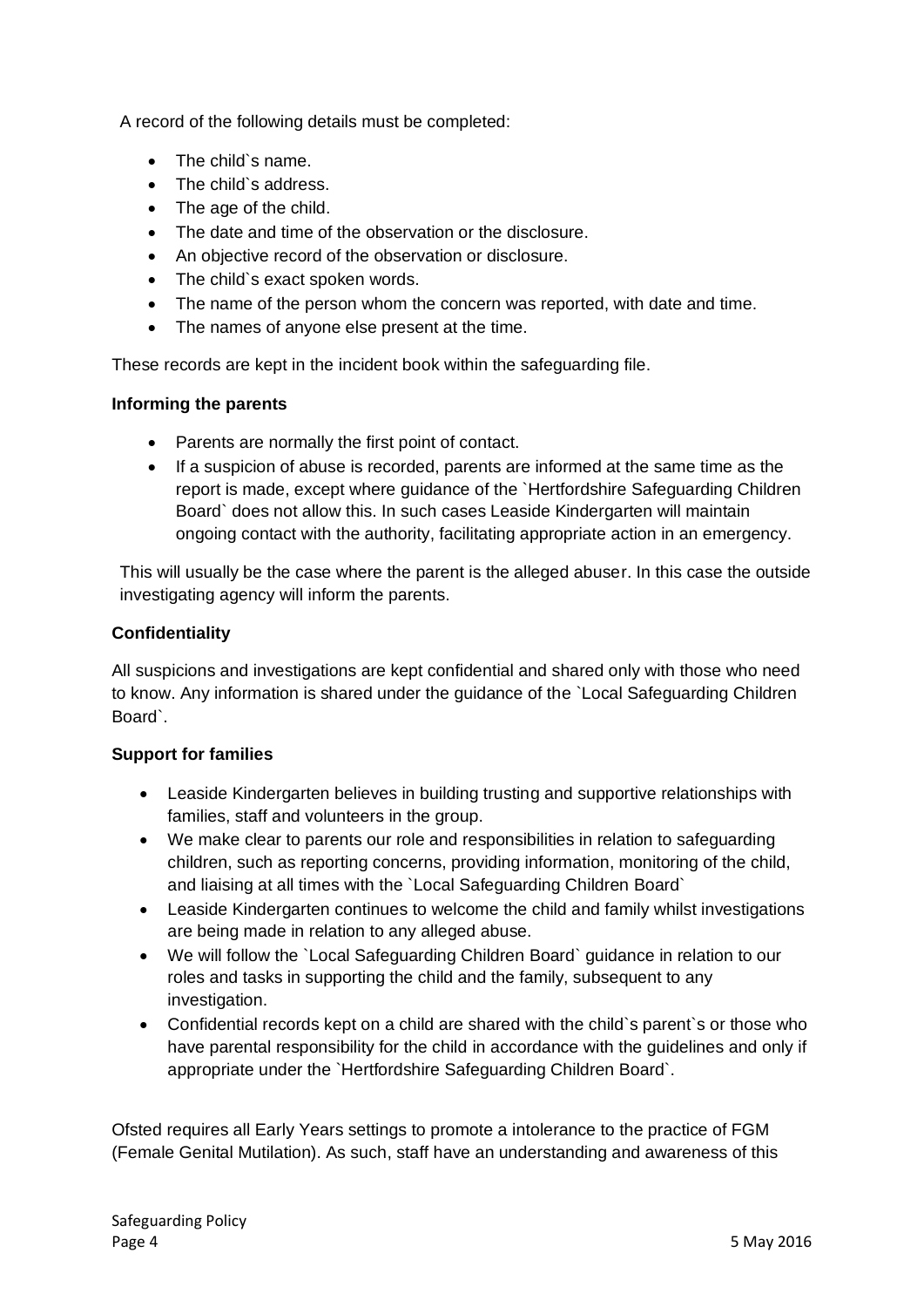practice. Stall realise it is a cultural belief and is child abuse and is not advocated by Leaside Kindergarten.

Staff understands it is an illegal practice and following Safeguarding procedures, will raise any concerns or comments made by our children or parents with the relevant authorities.

Ofsted requires all Early Years setting to promote "Fundamental British Values" and to comply with the Counter Terrorism and Security Act (the Prevent Duty).

Leaside Under Fives Kindergarten comply with the Department of Education statutory requirements for Early year's providers. The fundamental British values are democracy, rule of law, individual liberty, mutual respect and tolerance for those with different faiths and beliefs which we have already embedded as part of the Early Years Foundation Stage 2021.

We are also required to comply with the Counter Terrorism and Security Act "to have a due regard to the need to prevent people from being drawn into terrorism" (the Prevent Duty) The duty is likely to come into effect from July 2015. Statutory guidance on the duty is available at:https://www.gov.uk/government/publications/prevent-duty-guidance

#### Democracy: making decisions together

As part of the focus on self-confidence and self-awareness as cited in Personal, Social and Emotional development:

• Managers and staff can encourage children to see their role in the bigger picture, encouraging children to know their views count, value each other's views and values and talk about their feelings, e.g. when they do or do not need help. When appropriate demonstrate democracy in action e.g. children sharing views on what the theme of their role play area could be with a show of hands.

Staff can support the decisions that children make and provide activities that include turn taking, sharing and collaboration. Children should be given opportunities to develop enquiring minds in an atmosphere where questions are valued.

# Rule of Law: understanding rules matter as cited in the Personal Social and Emotional development:

As part of the focus on managing feelings and behaviour:

• Staff can ensure that children understand their own and other's behaviour and its consequences and learn to distinguish right from wrong.

• Staff can collaborate with children to create the rules and the codes of behaviour e.g. to agree the rules about tidying up and ensure that all children understand rules apply to everyone.

#### Individual liberty: freedom for all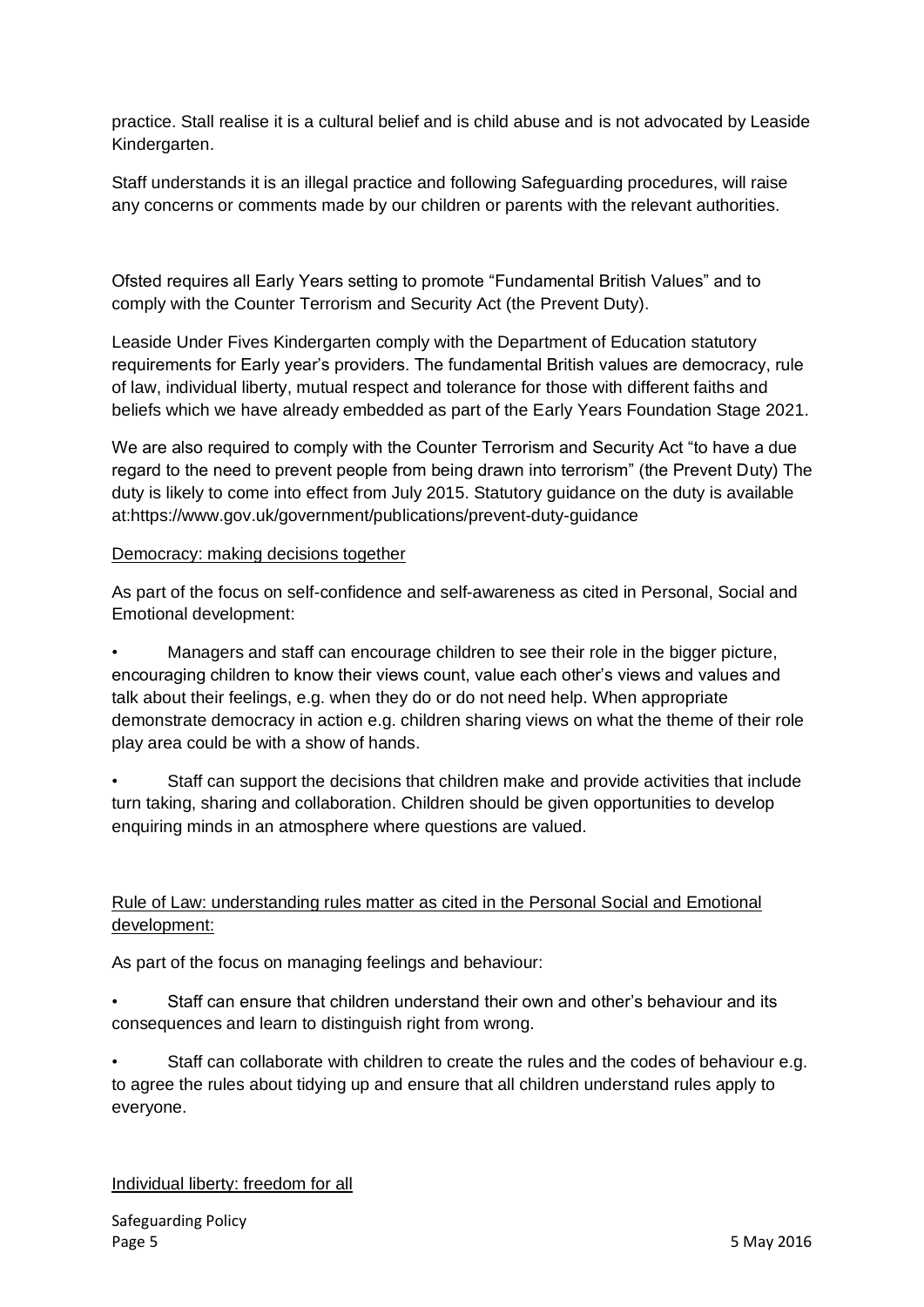As part of the focus on self – confidence and self-awareness and people and communities as cited in Personal, Social and Emotional development and Understanding the World:

• Children should develop a positive sense of themselves. Staff can provide opportunities for children to develop their self-knowledge, self-esteem, and increase their confidence in their own abilities, e.g. through allowing children to take risks on an obstacle course, mixing colours, talking about their experiences and learning.

• Staff should encourage a range of experiences, that allow children to explore the language of feelings and responsibility, reflect on their differences and to understand we are free to have different opinions, e.g. in small group, discuss what they feel about transferring into Reception Class.

### Mutual respect and tolerance: treat others as you want to be treated

As part of the focus on people and communities, managing feelings and behaviour and making relationships as cited in the Personal Social and Emotional development and Understanding the World

• Managers and leaders should create an ethos of inclusivity and tolerance where views faiths, cultures and races are valued and children are engaged with the wider community.

• Children should acquire a tolerance and appreciation of and respect for their own and other cultures, know about similarities and differences between themselves and others and among families, faiths communities, cultures and traditions and share and discuss practices, celebrations and experiences.

• Staff should encourage and explain the importance of tolerant behaviour such as sharing and respecting others opinions.

• Staff should promote diverse attitudes and challenge stereotypes, e.g. sharing stories that reflect and value the diversity of children's experiences and providing resources and activities that challenge gender, cultural and racial stereotyping.

#### What is not acceptable is

- Actively promoting intolerance of other faiths, cultures and races.
- Failure to challenge gender stereotypes and routinely segregate boys and girls.
- Isolating children from their wider community.

• Failure to challenge behaviours (whether of staff, children or parents) that are not in line with the Fundamental British Values of democracy, rule of law, individual liberty, mutual respect and tolerance of those with different faiths and beliefs.